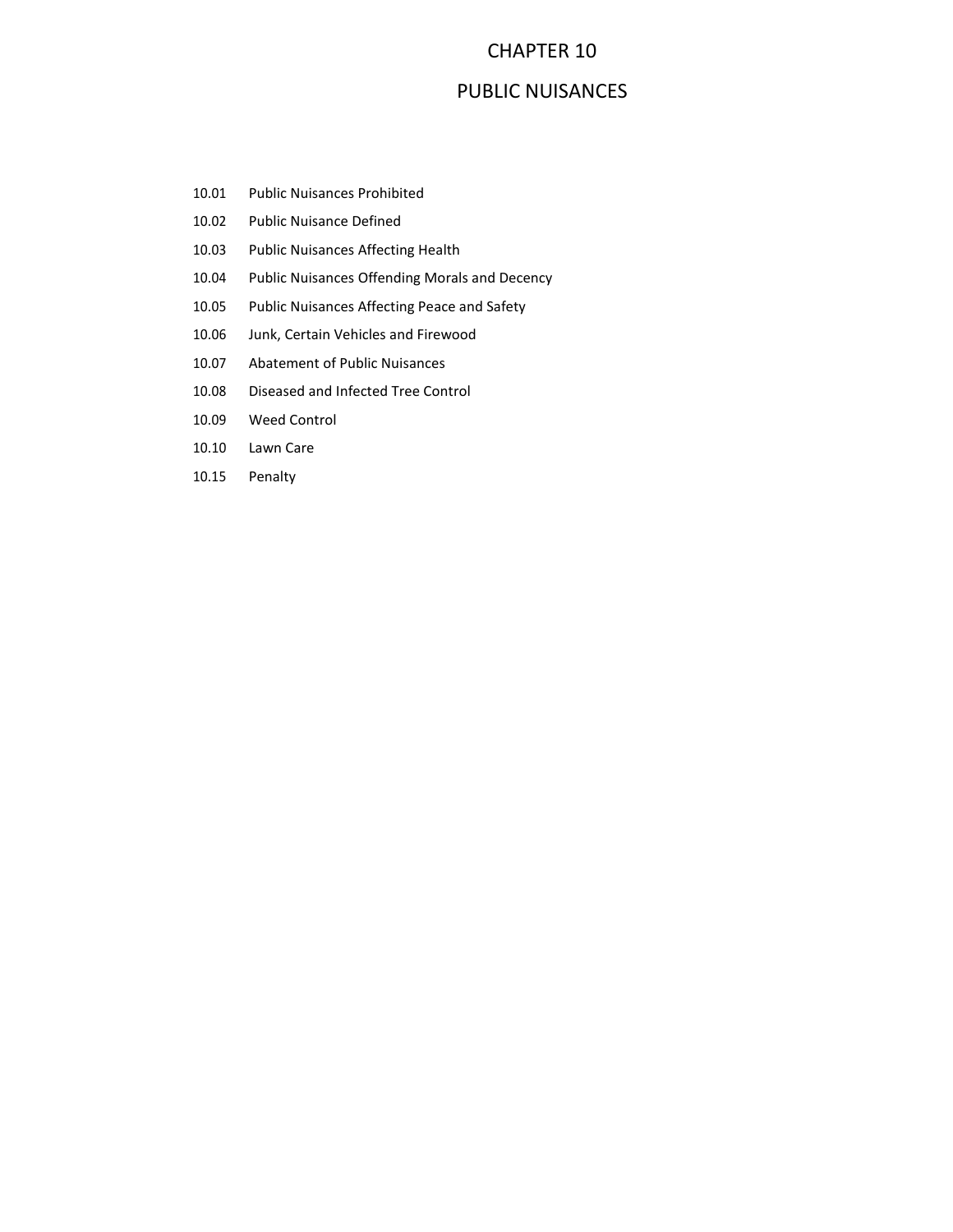**10.01 PUBLIC NUISANCES PROHIBITED.** No person shall erect, contrive, cause, continue, maintain or permit to exist any public nuisance within the Village.

**10.02 PUBLIC NUISANCE DEFINED.** A public nuisance is a thing, act, occupation, condition or use of property which shall continue for such length of time as to:

(1) Substantially annoy, injure or endanger the comfort, health, repose or safety of the public.

(2) In any way render the public insecure in life or in the use of property.

(3) Greatly offend the public morals or decency.

(4) Unlawfully and substantially interfere with, obstruct or tend to obstruct or render dangerous for passage any street, alley, highway, navigable body of water or other public way or the use of public property.

**10.03 PUBLIC NUISANCES AFFECTING HEALTH.** The following acts, omissions, places, conditions and things are hereby specifically declared to be public health nuisances, but such enumeration shall not be construed to exclude other health nuisances coming within the definitions of sec. 10.2 of this chapter:

 (1) ADULTERATED FOOD. All decayed, adulterated or unwholesome food or drink sold or offered for sale to the public.

(2) UNBURIED CARCASSES. Carcasses of animals, birds or fowl not intended for human consumption, or foods which are not buried or otherwise disposed of in a sanitary manner within 24 hours after death.

 (3) BREEDING PLACES FOR VERMIN, ETC. Accumulations of decayed animal or vegetable matter, trash, rubbish, rotting lumber, bedding, packing material, scrap metal or any material whatsoever in which flies, mosquitos, disease-carrying insects, rats or other vermin may breed.

(4) STAGNANT WATER. All stagnant water in which mosquitoes, flies or other insects can multiply.

(5) PRIVY VAULTS AND GARBAGE CANS. Privy vaults and garbage cans which are not fly tight.

(6) AIR POLLUTION. The escape of smoke, soot, cinders, noxious acids, fumes, gases, fly ash or industrial dust within one mile therefrom in such quantities as to endanger the health of persons of ordinary sensibilities or to threaten or cause substantial injury to property.

(7) NOXIOUS WEEDS. All noxious weeds, as defined in §66.0407, Wis. Stats. In addition, other rank growth of vegetation, and all weeds, grasses and plants over 12 inches in height, excluding trees and shrubs, which:

(a) Detract from the surrounding area and properties.

(b) Become a possible fire hazard, as determined by the Fire Chief.

(c) Become a health hazard due to pollen or potential cover for disease-carrying rodents and

other small animals.

(d) Are of infectious or poisonous nature in or adjacent to a populated area, regardless of height.

(e) Become a potential hazard to vehicular traffic in vision clearance triangles.

(8) WATER POLLUTION. The pollution of any public well or cistern, stream, lake, canal or other body of water by sewage, creamery or industrial wastes or other substances.

(9) NOXIOUS ODORS, ETC. Any use of property, substances or things within the Village emitting or causing any foul, offensive, noisome, nauseous, noxious or disagreeable odors, gases effluvia or stanches repulsive to the physical sense of ordinary persons which annoy, discomfort, injure or inconvenience the health of any appreciable number of persons within the Village.

 (10) STREET POLLUTION. Any use of property which shall cause any nauseous or unwholesome liquid or substance to flow into or upon any street, gutter, alley, sidewalk or public place within the Village.

 (11) PESTICIDE APPLICATION. The application, or causing of the application, of any pesticide, as defined in §946.67(25), Wis. Stats., in such a manner as to endanger the health of persons within the Village.

**10.04 PUBLIC NUSIANCES OFFENDING MORALS AND DECENCY.** The following acts, omissions, places, conditions and things are hereby specifically declared to be public nuisances offending public morals and decency, but such enumeration shall not be construed to exclude other nuisances offending public morals and decency coming within the definition of sec. 10.02 of this chapter.

 (1) DISORDERLY HOUSES. All disorderly houses, bawdy houses, houses of ill fame, gambling houses and buildings or structures kept or resorted to for the purpose of prostitution, promiscuous sexual intercourse or gambling.

(2) GAMBLING DEVICES. All gambling devices and slot machines.

(3) UNLICENSED SALE OF LIQUOR AND BEER. All places where intoxicating liquor or fermented malt beverages are sold, possessed, stored, brewed, bottled manufactured or rectified without a permit or license as provided for by this Code.

(4) CONTINUOUS VIOLATION OF VILLAGE ORDINANCES. Any place or premises within the Village where Village ordinances or State laws relating to public health safety, peace, morals or welfare are openly, continuously, repeatedly and intentionally violated.

(5) ILLEGAL DRINKING. Any place or premises resorted to for the purpose of drinking intoxicating liquor or fermented malt beverages in violation of State laws or this Code.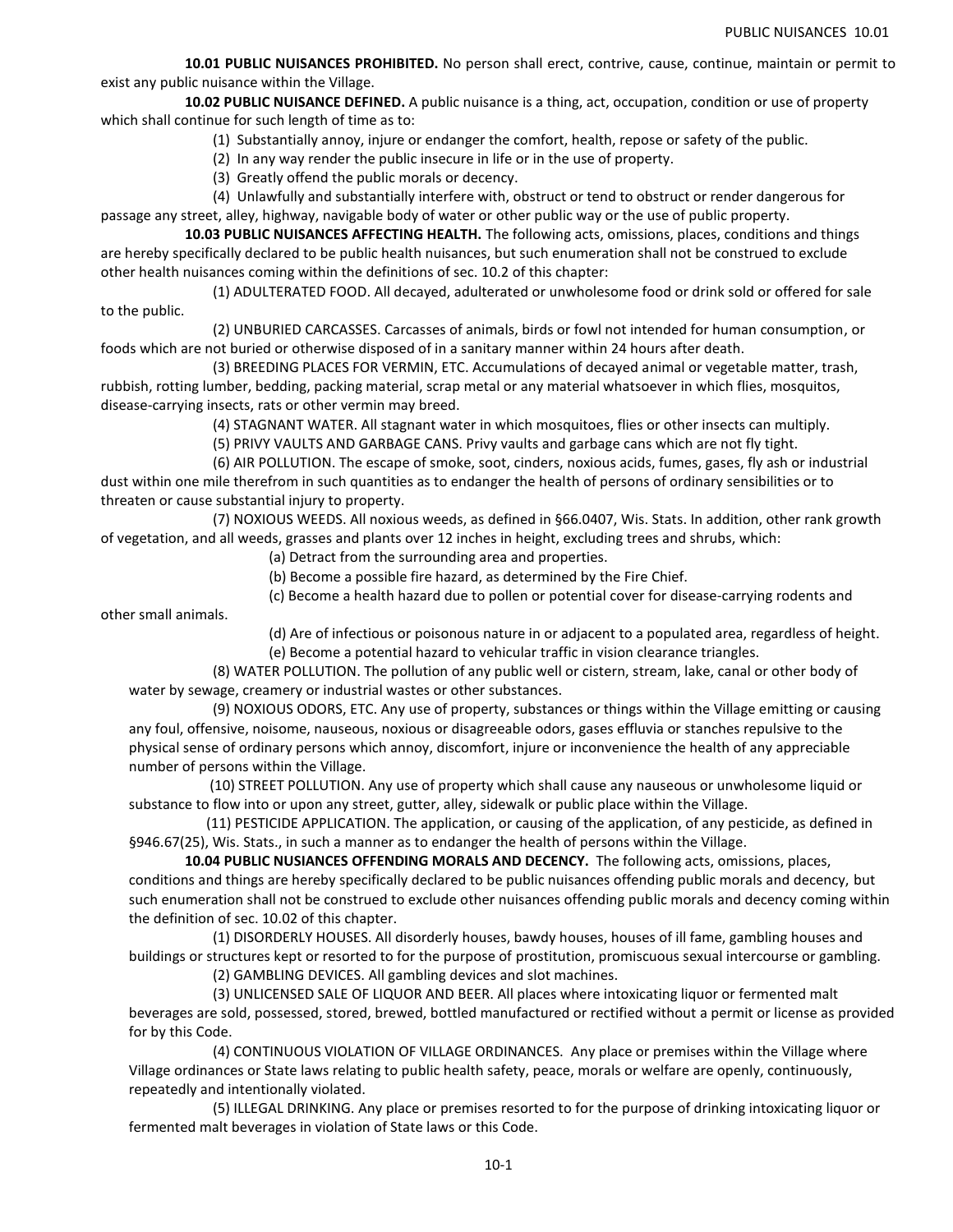**10.05 PUBLIC NUISANCES AFFECTING PEACE AND SAFETY.** The following acts, omissions, places, conditions and things are hereby declared to be public nuisances affecting peace and safety, but such enumeration shall not be construed to exclude other nuisances affecting public peace or safety coming within the definition of sec. 10.02 of this chapter:

(1) SIGNS, BILLBOARDS, ETC. All signs and billboards, awnings and other similar structures over or near streets, sidewalks, public grounds or places frequented by the public so situated or constructed as to endanger the public safety.

(2) ILLEGAL BUILDINGS. All buildings erected, repaired or altered in violation of the provisions of this Code relating to materials and manner of construction of buildings and structure within the Village.

(3) UNAUTHORIZED TRAFFIC SIGNS. All unauthorized signs, signals, markers or devices placed or maintained upon or in view of any public highway or railway crossing which purport to be or may be mistaken as an official traffic control device, railroad sign or signal or which, because of its color, location, brilliance or manner of operation, interferes with the effectiveness of any device, sign or signal.

(4) OBSTRUCTIONS OF INTERSECTIONS. All trees, hedges, billboards or other obstructions which prevent persons driving vehicles on public streets, alleys or highways from obtaining a clear view of traffic when approaching an intersection or pedestrian crosswalk.

(5) TREE LIMBS. All limbs of trees which project over and less than 10 feet above any public sidewalk or less than 14 feet above a street or other public place.

(6) DANGEROUS TREES. All trees which are injurious to public health or safety because of a diseased or damaged condition, and the storage of cut elm wood, unless such wood is debarked or sprayed with an effective elm bark beetle destroying insecticide.

(7) FIREWORKS. All use, possession or display of fireworks except as provided by the laws of the State and ch. 9 of this code.

(8) DILAPIDATED BUILDINGS. All buildings or structures so old, dilapidated or out of repair as to be dangerous, unsafe, unsanitary or otherwise unfit for human use.

(9) WIRES AND CABLES OVER STREETS. All wires and cables over streets, alleys or public grounds which are strung less than 15 feet above the surface thereof.

 (10) NOISY ANIMALS OR FOWL. The keeping or harboring of any animal or fowl which, by frequent or habitual howling, yelping, barking, crowing or making of other noises, shall greatly annoy or disturb a neighborhood or any considerable number of persons within the Village.

(11) OBSTRUCTIONS OF STREETS; EXCAVATIONS. All obstructions of streets, alleys, sidewalks or crosswalks and all excavations in or under the same, except as permitted by this Code or which, although made in accordance with this Code, are kept or maintained for an unreasonable or illegal length of time after the purpose thereof has been accomplished, or do not conform to the permit.

(12) SNOW, ICE AND DEBRIS REMOVAL. All debris not removed, and all snow and ice not removed or sprinkled with salt, ashes, sawdust or sand, as provided in ch. 8 of this Code.

(13) REFRIGERATORS. All abandoned refrigerators or iceboxes from which the doors and other covers have not been removed or which are not equipped with a device for opening from the inside.

(14) OPEN PITS, BASEMENTS, ETC. All open and unguarded pits, wells, excavations and basements.

(15) FLAMMABLE LIQUIDS VIOLATIONS. Repeated or continuous violations of the Code or the laws of the State relating to the storage of flammable liquids.

**10.06 PROPERTY AND VEHICLES.** (1) Purpose Statement. It is the purpose of Section 10.06 of the Public Nuisance Ordinance to prevent, reduce or eliminate present or future blight being commonly known as junk, trash, garbage, debris, scrap, disassembled equipment, inoperable or operable vehicles and equipment which stored in the open, in an unsecured manner, may pose an attractive nuisance or safety concern or have the potential to reduce neighboring property value. It is recognized that discarded and/or inoperable equipment or vehicles do have value. It is not the intent of this ordinance to take this value from the property owner(s), but to ensure the proper storage of vehicles/equipment and other materials so as not to create blight or safety concerns. It is recognized that blight, as defined in this ordinance detracts from the public health, safety and welfare. Furthermore, blight detracts from the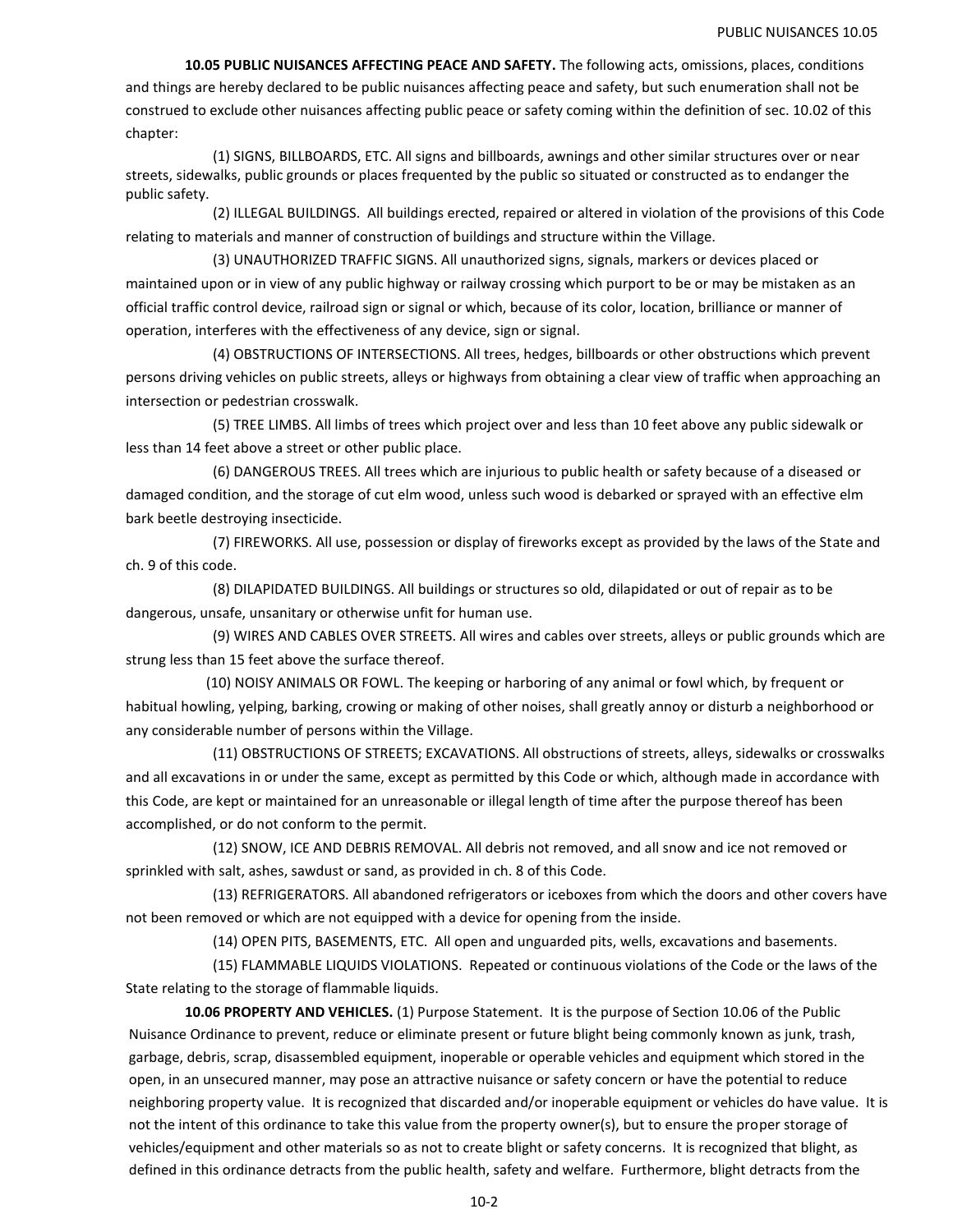aesthetic value of property which lowers property values and is not consistent with preserving the public welfare. For the purpose of this ordinance any structure or accessory structure, which being located in any zone within the Village, that is either abandoned, dilapidated, or in such a state of disrepair as to be considered blighted, an eyesore, an attractive nuisance, or safety hazard, and which may also detract from the aesthetic value of the property and thereby lowering neighboring property values is not consistent with preserving the public welfare of the Village and therefore shall be considered a public nuisance.

(2) Public Nuisances. (a) *Abandoned Building or Structure.*

 1. A building or structure which is not occupied, inhabited, used or secured. For purposes of this chapter, a building or structure is unsecured when it is unlocked or the public can gain entry without the consent of the owner.

 2. Any partially constructed, reconstructed or demolished building or structure upon which work is abandoned. Work is deemed abandoned when there is no valid and current building or demolition permit or when there has not been any substantial work on the project for six months.

(b) *Attractive Nuisance.* Property which is in an unsecured state so as to potentially constitute an attraction to children, harbor for vagrants, criminals or other unauthorized persons, or so as to enable persons to resort thereto for the purpose of committing a nuisance or unlawful act.

(c) *A Building or structure which is in a State of Disrepair.*

 1. Any building or other structure which by reason of rot, weakened joints, walls, floors, underpinning , roof, ceilings, or unsecure foundation, or other cause has become dilapidated or deteriorated.

 2. Any building or other structure with exterior walls and/or roof coverings which have become so deteriorated as to not provide adequate weather protection and be likely to, or have resulted in, termite infestation or dry rot.

 3. Buildings or Structures with broken or missing windows or doors which constitute a hazardous condition or a potential attraction to trespassers. For purposes of this chapter "window" shall include any glazed opening, including glazed doors, which upon a yard, court, or vent shaft open unobstructed to the sky.

 4. Buildings or structures including, but not limited to, walls, windows, fences, signs, retaining walls, driveways, or walkways which are obsolete, broken, deteriorated, or substantially defaced to the extent that the disrepair visually impacts on neighboring property or presents a risk to public safety. For purposes of this chapter "defaced" includes, but is not limited to, writings, inscriptions, figures, scratches, or other markings commonly referred to as "graffiti" and peeling, flaking, blistering, or otherwise deteriorated paint.

(d) *Property Inadequately Maintained.* 

1. Property which is not kept clean and sanitary and free from all accumulations of offensive matter or odor including, but not limited to, overgrown or dead or decayed trees, weeds or other vegetation, rank growth, dead organic matter, trash, junk, garbage, animal intestinal waste and urine, and toxic or otherwise hazardous liquids and substances and material. For the purposes of this section the term "trash" shall include combustible and noncombustible material; and the term shall also include paper, rags, cartons, boxes, wood, excelsior, rubber, leather, tree branches, yard trimmings, hay, straw, tin cans, metal, mineral matter, glass, crockery, furniture and household appliances, and the term shall also include animal feed and the products of and waste from animal.

2. Property which constitutes a fire hazard or a condition considered dangerous to the public health, safety, and general welfare.

 3. Property which is likely to or does harbor rats or other vectors, vermin, feral pets, or other non-domesticated animal nuisances.

 4. Property which substantially detracts from the aesthetic and economic values of neighboring properties including, but not limited to, personal property and wares and foodstuffs, premises garbage and refuse receptacles, and commercial and industrial business activities which are inadequately buffered from any street, sidewalk, or other publicly trafficked area or such buffering which is inadequately maintained.

 5. Landscaping which is inadequately maintained or which is not installed as required by village codes or any permit issued in accordance with such codes,

 6. Matter including, but not limited to, smoke, odors, dust, dirt, debris, fumes, and sprays which are permitted to be transported by wind or otherwise upon any street, course, alley, sidewalk, yard, park, or other public or private property and which is determined to be a violation of federal, state, regional, or local air quality regulations. 10-3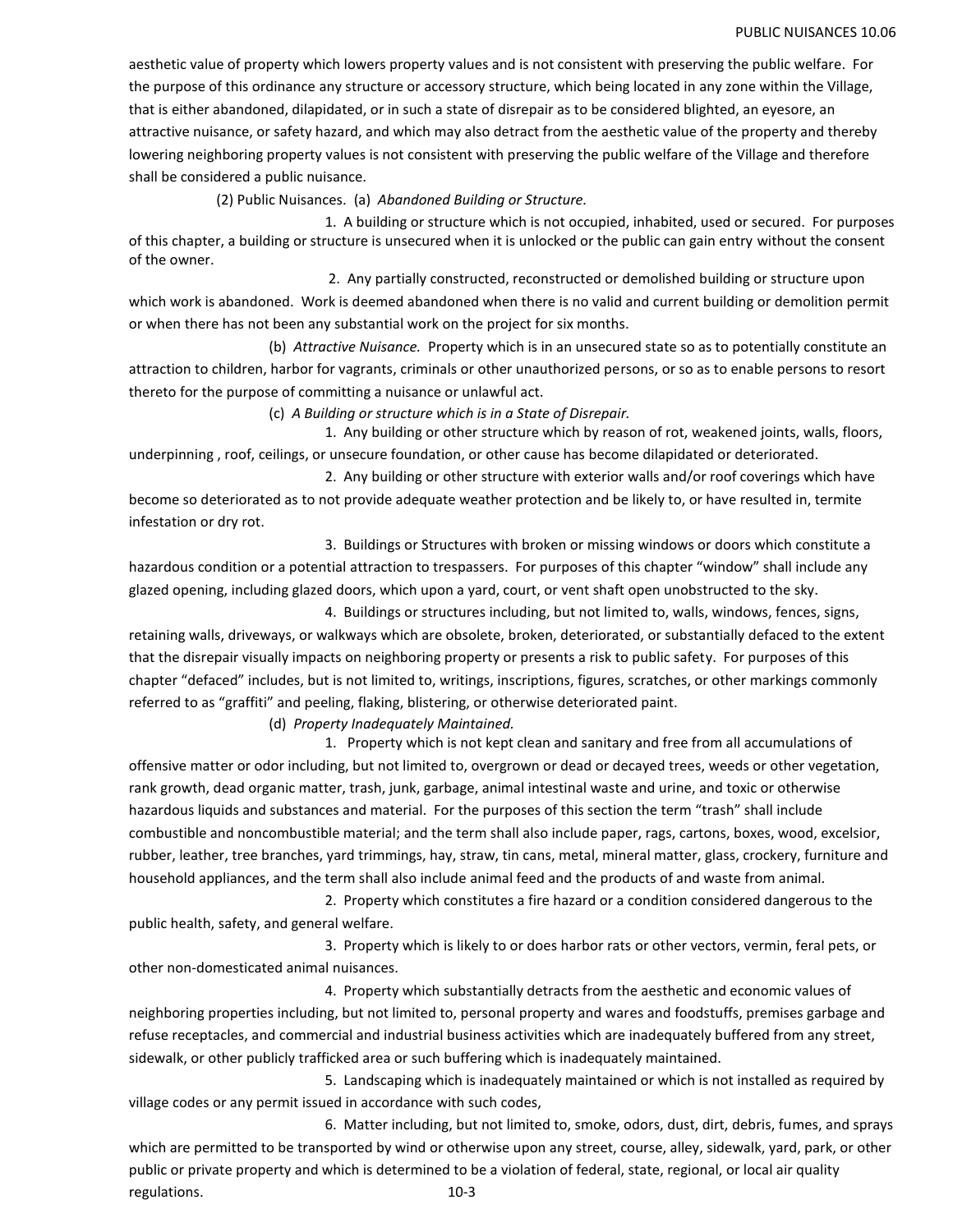7. Property including, but not limited to, building façade, window, doorway, driveway, walkway, fence, wall, landscaped planter or area, sidewalk, curb and gutter, and edge of street pavement on which dirt, litter, vegetation, sticks, garbage, refuse, debris, flyers or circulars have accumulated.

 8. Property on which a swimming pool, pond, stream, or other body of water is abandoned, unattended, unfiltered, or not otherwise maintained, resulting in the water becoming polluted. "Polluted water" is defined for the purpose of this chapter, as water which contains bacterial growth, remains of garbage, refuse, debris, paper and any other foreign matter or material which constitutes an unhealthy or unsafe condition.

 9. Parking lots, driveways, paths, and other areas used or intended to be used for commercial and industrial business activities including, but not limited to, selling, manufacturing, processing, packaging, fabricating, treating, dismantling, transferring, handling, transporting, storing, compounding, or assembling which are inadequately maintained and pose a risk of harm to public health or safety including, but not limited to, unpaved surfaces which generate fugitive dust and paved surfaces with cracks, potholes, or other breaks,

 10. Property on which recyclable materials are openly stored. For the purposes of this chapter, "open storage" means storage on private property other than in a completely enclosed building. Materials shall be deemed to be held in "open storage" even though screened from public view, or view of residents of adjacent property, by a fence or other such partition.

 11. Property which is not securely fenced or adequately lighted to prevent illegal access and activity related to the dumping of garbage, waste, debris and litter or any recyclable materials. "Recyclable materials" includes any materials, goods, vehicles, machinery, appliances, product or article, new or used, which is suitable for reuse.

(e) *Property Which Creates a Dangerous Condition.* 

1. Property having a topography, or configuration which, as a result of grading operations, erosion control, sedimentation control work, or other improvements to said property, causes erosion, subsidence, unstable soil conditions, or surface or subsurface drainage problems as to harm or pose a risk of harm to adjacent properties.

 2. Property whereon any condition or object obscures the visibility of public street intersections to the public so as to constitute a hazard, including but not limited to, landscaping, fencing, signs, posts, or equipment.

 3. Conditions which due to their accessibility to the public pose a hazard including, but not limited to, unused and broken equipment, abandoned wells, shafts, or basements, hazardous or unprotected pools, ponds, or excavations, structurally unsound fences or structures, machinery which is inadequately secured or protected, lumber, trash, fences or debris that may pose a hazard to the public, storage of chemicals, gas, oil, or toxic or flammable liquids.

(f) *Parking, Storage or Maintenance of the Following Areas Zoned for Residential Use Prohibited.*

1. Construction or commercial equipment, machinery, material, truck or tractor or trailer or other vehicle having a weight exceeding seven thousand (7,000) pounds.

 2. Trailers, campers, recreational vehicles, boats, and other mobile equipment for a period of time in excess of seventy-two (72) consecutive hours in front yard areas. However parking of these vehicles will be allowed on driveways or parking pads located next to an accessory building or house.

 (a) Any parking, keeping or storing of these items in the side or rear yard areas shall be in accordance with the provisions of the Village of Frederic Land Use Ordinance or in an area which provides for a fivefoot setback from any property line.

 (b) In addition to the setback requirement, fifteen hundred (1,500) square feet or at least sixty (60) percent of the remaining rear yard area, whichever is less, must be maintained as usable outdoor recreational space.

(c) No item shall be parked, stored or kept within five feet of any required exit,

(g) *Inoperable Vehicles.* 

1. Definitions. For the purpose of this section the following definitions shall be:

(a) Inoperable Motor Vehicle means any motor vehicle which satisfies one or more of

the following criteria:

including existing windows.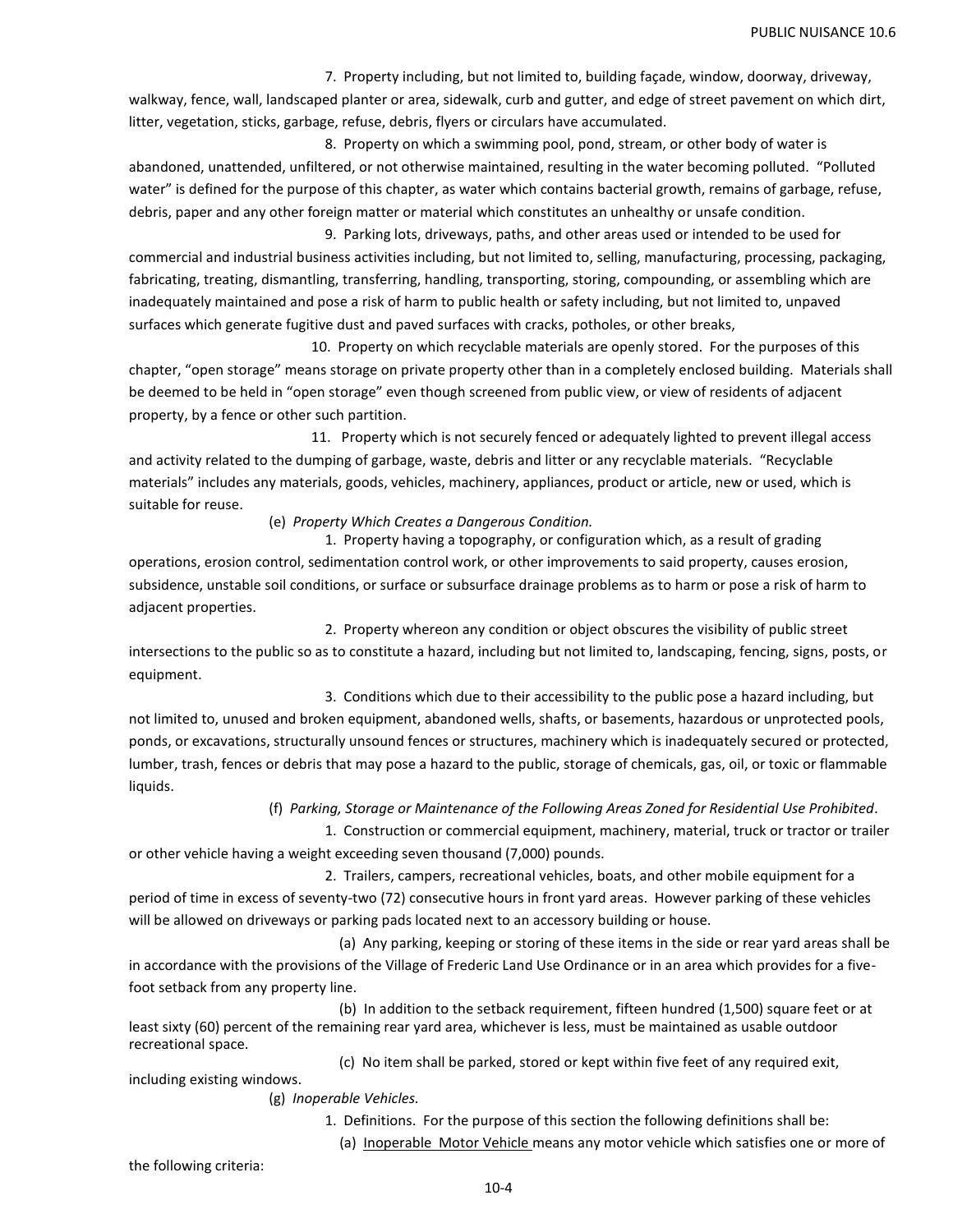1. That is missing a tire, a wheel, a window, motor or transmission, or which has

been so damaged as to appear not safely operable.

2. That is not capable of legal operation on public streets in accordance with

applicable state law. The fact that a vehicle is not equipped with license plates required by State law shall mean that it is not capable of legal operation on public streets.

- 3. That is untitled.
- 4. That is unlicensed.

 5. That is partially dismantled, wrecked or deteriorating to such an extent that its continued presence would create a negative impact on property values and/or create a blighting influence on the neighborhood.

6. That has become a habitat for rodents, vermin or insects.

7. That in any other way constitutes a threat to the public health or safety.

(b) Motor Vehicle: any self-propelled land vehicle which can be used for towing or transporting people or materials, including but not limited to automobiles, trucks, buses, all-terrain vehicles, mopeds, motor scooters, motorcycles, motorized campers, snowmobiles, tractors and tractor trailers.

- (c) Motor Vehicle Accessories: any part or parts of any motor vehicle.
- (d) Private Property: any real property not owned by the federal government,

(e) Removal: physical relocation of a motor vehicle to an authorized location.

 2. Storage Prohibited. (a) It shall be unlawful for any person to allow, or any private property owner to allow, to be kept any inoperable motor vehicle, motor vehicle accessories, on private property within the Village of Frederic.

(b) No person, after notification to remove any inoperable motor vehicle, motor vehicle accessories from any private property has been given pursuant to this section, shall move the same to any other private property upon which storage is not permitted or onto any public highway or public property for purposes of storage.

 3. Exceptions. (a) This section shall not apply to any motor vehicle, motor vehicle accessories, stored within an enclosed building, garage, outbuilding, or like structure.

(b) This section shall not apply to any motor vehicle, motor vehicle accessories, on the premises of a business enterprise operated in a lawful place and manner in a properly zoned area when necessary to the operation of such business enterprise.

(c) Garden tractors and lawn mowers may be stored in the rear yard not less than 10 feet from any property line.

 **10.07 ABATEMENT OF PUBLIC NUISANCES.** (1) ENFORCEMENT. It shall be the duty of police officers, the Fire Chief and the Zoning Administrator to enforce those provisions of this chapter that come within the jurisdiction of their respective offices and they shall make periodic inspections and inspections upon complaint to insure that such provisions are not violated. No action shall be taken under this section t abate a public nuisance unless the officer shall have inspected or caused to be inspected the premises where the nuisance is alleged to exist and have satisfied himself that a nuisance does, in fact, exist.

(2) SUMMARY ABATEMENT. (a) Notice to Owner. If the inspecting officer shall determine that a public nuisance exists within the Village and that there is great and immediate danger to the public health, safety, peace, morals or decency, the Village President may direct a police officer to serve notice on the person causing, permitting or maintaining such nuisance or upon the owner or occupant of the premises where such nuisance is caused, permitted or maintained and to post a copy of said notice on the premises. Such notice shall direct the person causing, permitting or maintaining such nuisance or the owner or occupant of the premises to abate or remove such nuisance within 24 hours and shall state that unless such nuisance is so abated, the Village shall cause the same to be abated and will charge the cost thereof to the owner, occupant or person causing, permitting or maintaining the nuisance, as the case may be.

(b) Abatement by Village. If the nuisance is not abated within the time provided or if the owner, occupant or person causing the nuisance cannot be found, the officer having the duty of enforcement shall cause the abatement or removal of such public nuisances.